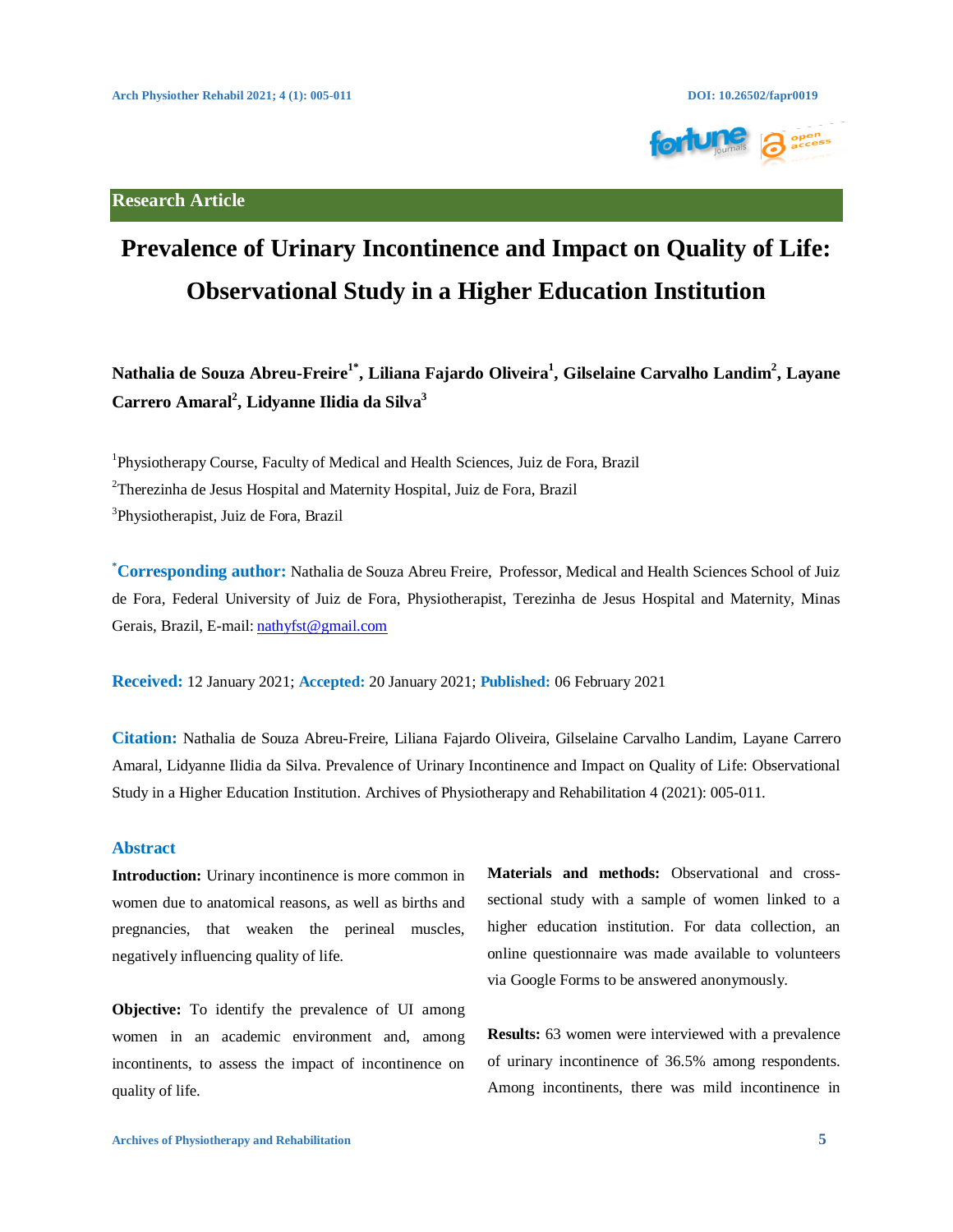78.2% and moderate in 21.7% and negative impact on personal relationships in 47.8% of them.

**Conclusion:** The results of the present study showed a prevalence of UI equal to 36.5% among women inserted in an academic environment. This percentage can be considered high due to the average age of the sample and the context in which these women are inserted. Regarding the impact of urinary losses on quality of life, almost half of the incontinent sample reported that the losses interfere with personal life. Despite this, they perceived their health status positively.

**Keywords:** Urinary incontinence; Women's health; Quality of life

#### **1. Introduction**

According to the ICS (International Continence Society), urinary incontinence (UI) is characterized by any loss of involuntary urine associated or not with efforts [1]. It is more frequent in women, due to anatomical reasons and hormonal changes, as well as births and pregnancies that can generate overload and favor structural damage to the pelvic floor tissues [2]. Incontinence can be classified into (i) stress urinary incontinence (SUI), when there is involuntary loss of urine during efforts, (ii) urgent urinary incontinence (UUI), when there is involuntary loss of urine through urination and (iii) mixed urinary incontinence (MUI), when there is a combination of urinary loss on exertion and urinary urgency [3-5].

UI is a multifactorial condition and the risk factors most commonly identified among women include anatomical and obstetric factors, advanced age, traumatic injury and overload in the pelvic floor tissues, menopause and medication use, in addition to smoking, obesity, caffeine

## consumption and sedentary lifestyle or intense physical activity [6-7]. There is evidence that suggests urinary losses among young and nulliparous women practicing physical exercise due to the excessive burden that some activities cause on the lumbopelvic segment [8].

The prevalence of urinary incontinence varies according to the sample studied. Studies indicate that 21% to 45% of the puerperal women have UI [6, 7, 9] and that 14% to 57% of women aged 20 to 89 years present or will present this problem at some point in their lives [10-13]. Among elderly women, losses are so frequent that sphincter incontinence is one of the most important geriatric syndromes [14]. Among young women, prevalence studies are less common and a study was found with a sample composed of high school and university students, which demonstrated that young female athletes who participate in high-impact sports may be at greater risk of urinary incontinence [15]. Although urinary losses negatively influence urogynecological health and quality of life, there is a high percentage of women who are unaware of the available therapies and who believe that urinary losses are due to the natural aging process [3, 4].

Considering this context, it becomes important to identify possible urinary losses so that women are properly oriented about the clinical condition, the need for evaluation and diagnosis and the possibilities of treatment. In addition, it is possible to believe that women with a high socio-cultural level, including those linked to higher education institutions in health courses, have easier access to information and therapies capable of minimizing possible losses and favoring genitourinary health. Thus, the objective of this study was to identify the prevalence of urinary incontinence among women inserted in an academic environment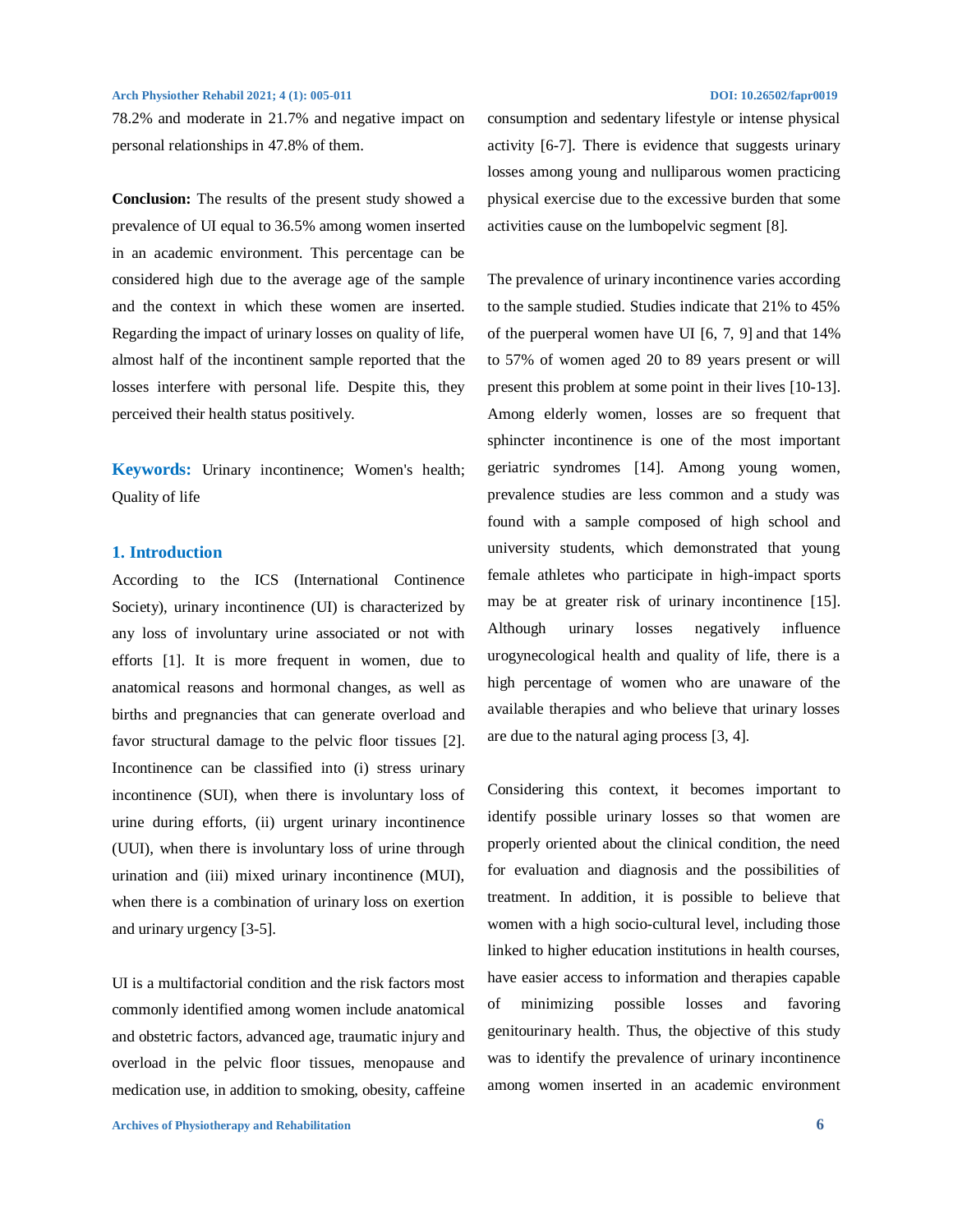and, among incontinents, to assess the impact of incontinence on quality of life.

#### **2. Materials and Methods**

#### **2.1 Design and ethical aspects**

This is an observational, cross-sectional study, carried out in accordance with the ethical guidelines and the Helsinki Declaration of 1975 after approval by the Research Ethics Committee of the Faculty of Medical and Health Sciences of Juiz de Fora (opinion number 3.630.601). All participants signed an informed consent form.

### **2.2 Study period and location**

Data collection took place from October to November 2019 on the premises of the Faculty of Medical and Health Sciences of Juiz de Fora and also on a virtual basis.

#### **2.3 Eligibility and non-inclusion criteria**

Female volunteers, at least 18 years old, students, teachers and collaborators from the Faculty of Medical and Health Sciences of Juiz de Fora were eligible. Women who reported central or peripheral neurological diseases that could impair sphincter control were not included.

#### **2.4 Sample size and characteristics**

Sample characteristics and size were determined for convenience.

#### **2.5 Outcomes**

The primary outcome was involuntary loss of urine, according to the volunteer's report. Secondary outcomes were frequency and volume of urinary loss assessed by the Incontinence Severity Index (ISI) questionnaire [16] and impact of incontinence on quality of life, as

measured by the King's Health Questionnaire (KHQ) [17].

#### **2.6 Research procedures**

For data collection, an online questionnaire was made available to volunteers via Google Forms, to be answered anonymously. This questionnaire was composed of 36 questions and divided into sections. The first contained sociodemographic information; in the second 2 questions from ISI and in the third the 30 questions from KHQ. Sections 2 and 3 were only answered by women who claimed to experience urinary losses in section 1. ISI is a questionnaire that assesses the frequency of losses and the amount of urine lost. Its score makes it possible to classify the UI as mild (1 to 2) mild, moderate (3 to 6), severe (8 to 9) and very severe (12) and is calculated by multiplying the results of the two questions.

The KHQ, in turn, is a questionnaire widely used in scientific research to investigate the impact of UI on quality of life. It consists of 21 questions divided into 9 domains, namely: general health perception (one item), impact of urinary incontinence (one item), limitations of daily activities (two items), physical limitations (two items), social limitations (two items), personal relationship (three items), emotions (three items) and sleep / mood (two items), severity measures (four items) Scores are calculated by mathematical formulas where the score for each domain ranges from 0 to 100, so that the higher the score obtained, the worse the quality of life related to that domain. Participants were contacted in person, during their class hours or work at college. On the occasion, they received explanations related to the research, clarified their doubts and were invited to participate as volunteers. Those who agreed, signed a Free and Informed Consent Form and informed the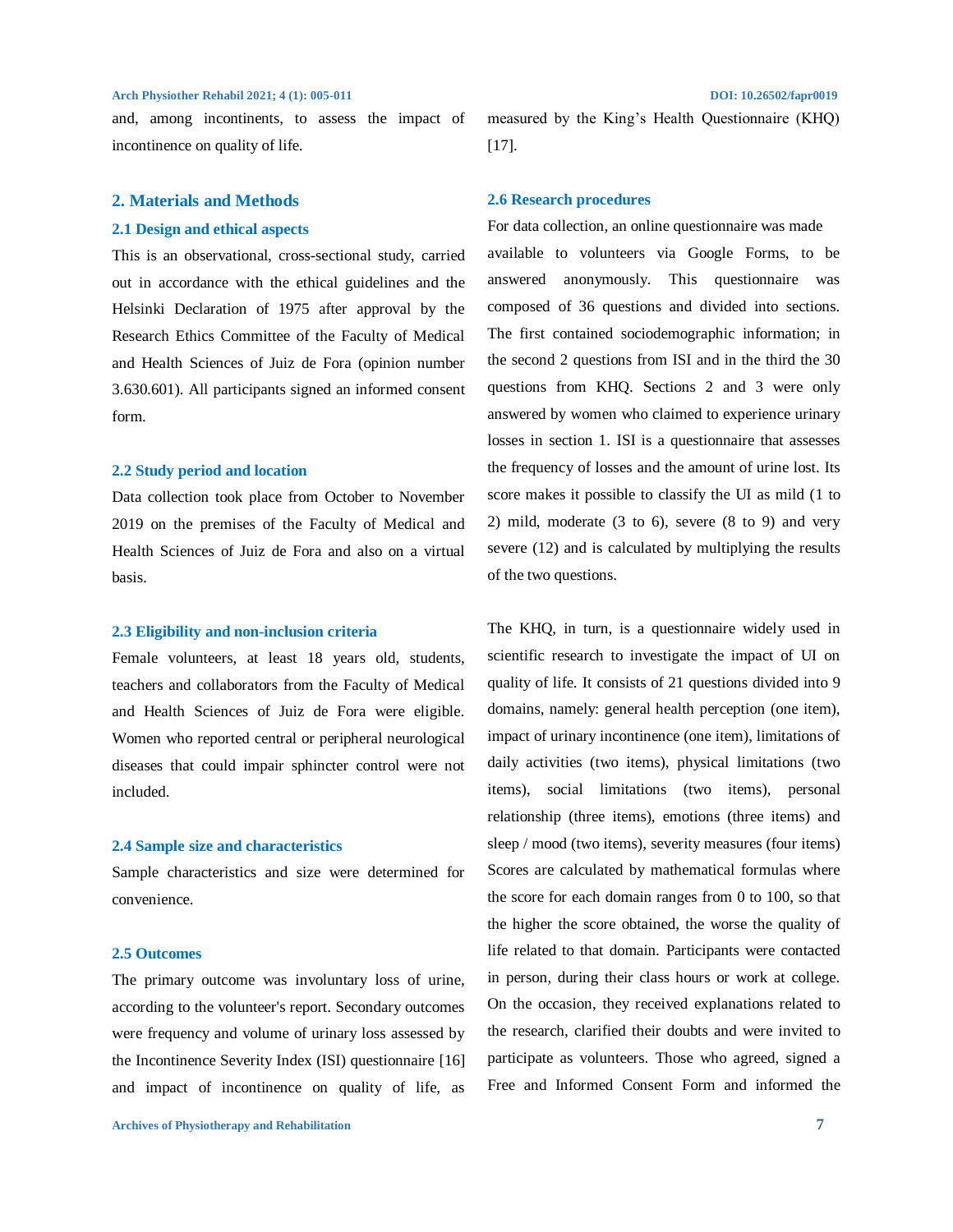phone number to receive the virtual questionnaire via the WhatsApp messaging application.

#### **2.7 Analysis of results**

The data were presented using absolute and relative frequencies. All analyzes were performed using the GraphPadPrism ® 8.0 program (GraphPad Software Inc., San Diego, CA, USA).

### **3. Results**

Sixty-three women answered the questionnaire with an average age of 25 years and an average of two children.

Of this universe, 23 women reported having urinary incontinence (36.5%) and only 5 of them reported having children. Regarding the result of the ISI questionnaire, there was mild incontinence in 18 (78.2%) participants and moderate in 5 (21.7%). Approximately half of the incontinent women (47.8%) reported their health status at that time as normal and only (4.3%) classified it as poor. Eleven women (47.8%) reported UI interference in their personal lives. Regarding the KHQ domains, there was a greater impact on personal relationships and on the general perception of health.

|                                | $Mean \pm Standard Deviation$ | <b>Minimum maximum</b> |
|--------------------------------|-------------------------------|------------------------|
| General health perception      | $34.4 \pm 20.6$               | $0 - 75$               |
| Impact of urinary incontinence | $16.7 \pm 17$                 | $0 - 33$               |
| Task performance limitation    | $5.6 \pm 10.6$                | $0 - 33$               |
| Physical limitation            | $6.9 \pm 12.9$                | $0 - 33$               |
| Social limitation              | $10.6 \pm 6.9$                | $0 - 22$               |
| Personal relationships         | $27.8 \pm 15.3$               | $0 - 50$               |
| Emotions                       | $5.1 \pm 10.9$                | $0 - 44$               |
| Sleep / Energy                 | $20.1 \pm 19$                 | $0 - 67$               |
| Severity measures              | $21.2 \pm 16.3$               | $0 - 58$               |

**Table 1:** Result of the King's Health Questionnaire (KHQ) (n = 23).

#### **4. Discussion**

**Archives of Physiotherapy and Rehabilitation 8** The present study showed that urinary losses were prevalent among volunteers, including among young women, corroborating what is usually observed in clinical practice. The prevalence of urinary losses is highly variable according to the profile and size of the sample, as well as the lack of uniform definitions, the lack of long-term follow-up of the studied populations, ignorance of the natural history of urinary incontinence and the different types of questionnaires applied. In this research, the prevalence was 36.5%, affecting especially

young and nulliparous women. It is likely that young and nulliparous women do not present dysfunctions caused by pelvic floor overloads or that eventual overloads were not sufficient to cause structural damage.

For this reason, it is believed that the genetic weakness of the connective tissue, the lower location of the pelvic floor and the reduced number of muscle fibers in this region may explain the incontinence in these women [18]. Regarding the impact of urinary losses on the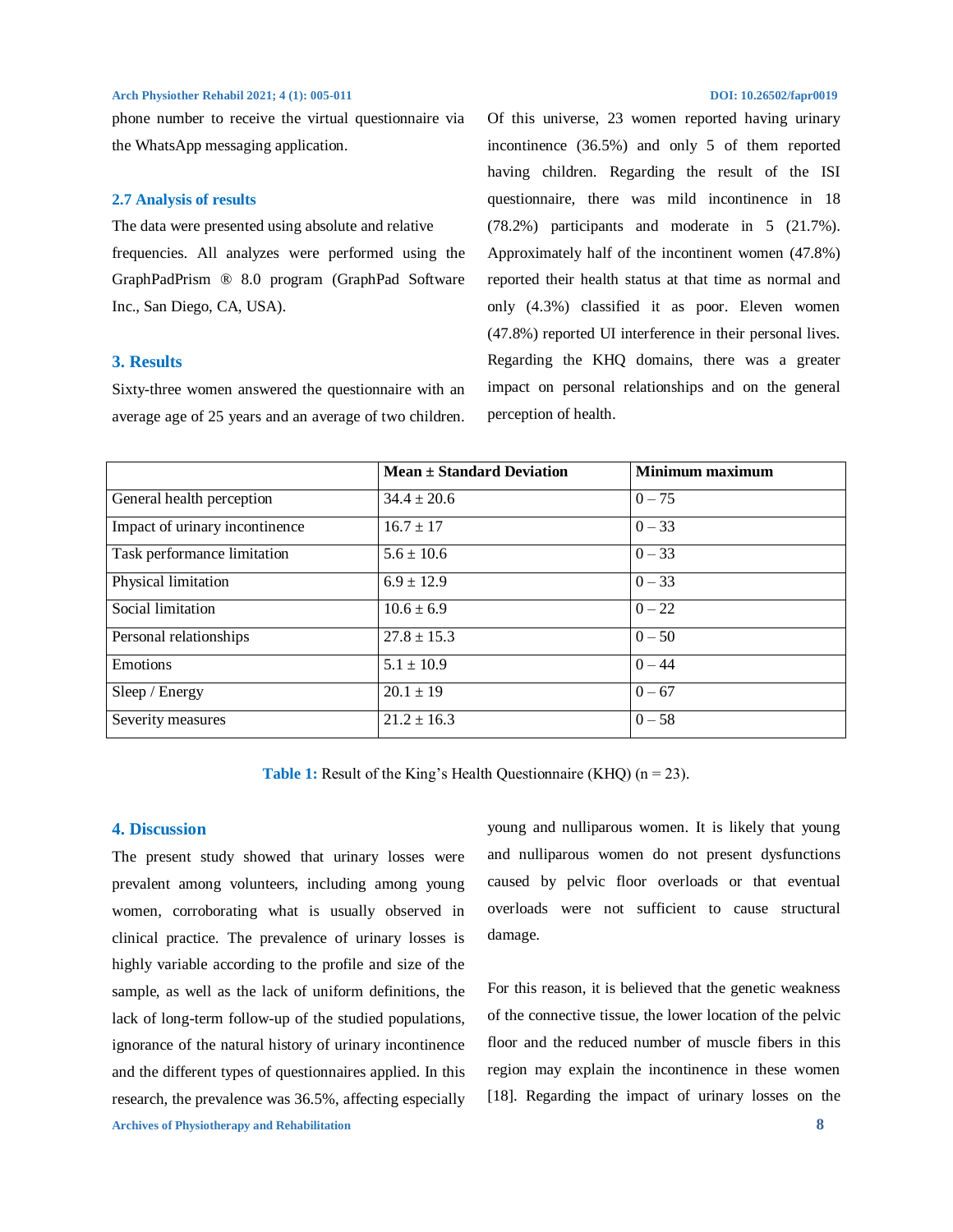volunteers' lives, despite the fact that most KHQ domains do not present significant values, it was found that incontinence affects quality of life. It is possible that these women live relatively well with the losses because they believe it is "normal", perhaps because women close to them experience them too. In addition, we must point out that the responses may have been influenced by the shame of talking about the topic, highlighting the need to address this issue more frequently in order to be demystified, showing women that urinary loss should not be a cause for shame. It is a problem that can be prevented and, when present, needs to be treated [19-21].

It is noteworthy that identifying urinary incontinence, especially in young women, is important with regard to health education with a focus on autonomy and quality of life. Furthermore, based on the identification of the problem, it is possible to guide them to better live with urinary losses until therapeutic measures become effective. It is necessary to point out limitations of this study, such as the small sample size, the fact that the volunteers were not asked about the performance of activities and intense physical exercises, so that it was not possible to relate urinary losses to possible efforts of greater magnitude.

Another issue that could have been addressed is the knowledge that these volunteers had about urinary incontinence, its possible risk and therapeutic factors. Despite the relatively small sample, this study provided interesting information about the prevalence of UI and the impact on quality of life among volunteers in an academic context. However, so that these data can be generalized to a larger population, it is encouraged to conduct studies with larger samples submitted to more comprehensive and in-depth questionnaires, in order to better understand the factors related to urinary losses, lifestyle and the knowledge that women in a Higher Education Institution have about their incontinence.

#### **5. Conclusion**

The results of the present study showed a prevalence of UI of 36.5% among women inserted in an academic environment. This percentage can be considered high due to the average age of the sample and the context in which these women are inserted. As for the impact of urinary losses on quality of life, almost half of the incontinent sample reported that the losses interfere with personal life. Despite this, they perceived their health status positively.

#### **References**

- 1. Abrams P, Andersson KE, Birder L, et al. Evaluation and treatment of urinary incontinence, pelvic organ prolapse, and fecal incontinence. Neurourology and Urodynamics 29 (2010): 213-240.
- 2. Caetano AS, Tavares MCGCF, Lopes MHBM, et al. Influence of physical activity on the quality of life and self-image of incontinent women. Revista Brasileira de Medicina do Esporte 15 (2009): 93-97.
- 3. Correia S, Dinis P, Rolo F, et al. Prevalence, treatment and known risk factors of urinary incontinence and overactive bladder in the noninstitutionalized Portuguese population. International Urogynecology Journal Pelvic Floor Dysfunction 20 (2009): 1481-1489.
- 4. Fernandes S, Coutinho EC, Duarte JC, et al. Quality of life in women with urinary incontinence. Revista de Enfermagem Referência 5 (2015): 93-99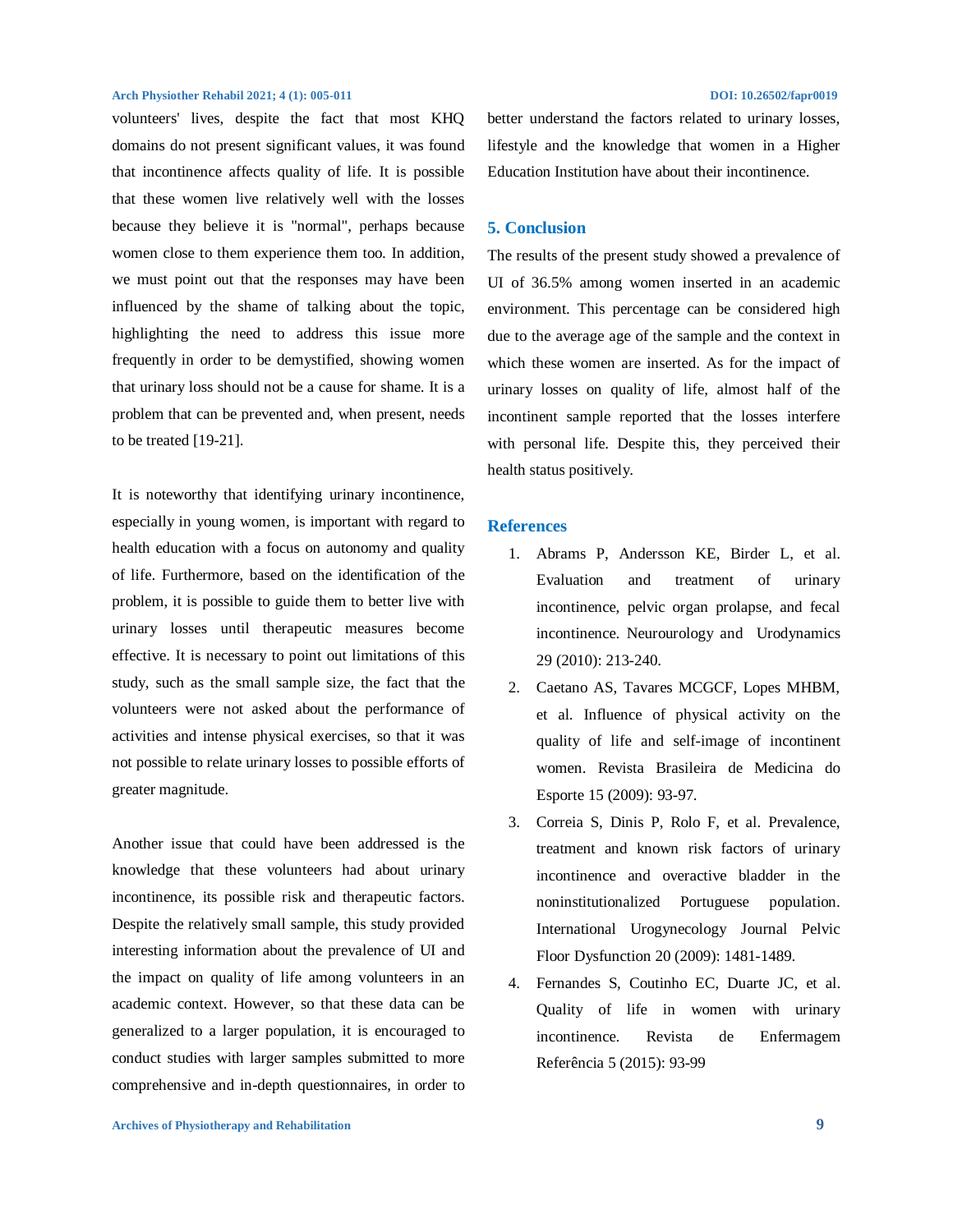- 5. Weber AM, Abrams P, Brubaker L, et al. The standardization of terminology for researchers in female pelvic floor disorders. International Urogynecology Journal 12 (2001): 178-186.
- 6. Leroy LS, Lúcio A, Lopes MH. Risk factors for postpartum urinary incontinence. Revista da Escola de Enfermagem da USP 50 (2016): 200- 207.
- 7. Fritel X, Tsegan YE, Pierre F, et al. "EDEN Mother-Child Cohort Study Group": Association of postpartum depressive symptoms and urinary incontinence. A cohort study. European Journal Obstetrics Gynecology Reproductive Biology 198 (2016): 62-67.
- 8. Marques LP, Schneider IJC, Giehl MWC, et al. Demographic factors, health conditions and life habits associated with urinary incontinence in the elderly in Florianópolis, Santa Catarina. Revista Brasileira de Epidemiologia 18 (2015): 595-606.
- 9. Wesnes SL, Hunskaar S, Bo K, et al. The effect of urinary incontinence status during pregnancy and delivery mode on incontinence postpartum. A cohort study. British Journal of Obstetrics and Gynaecology 116 (2009): 700-707.
- 10. Rincon AA. Caracterización clínica de la incontinencia urinaria y factores associados em usuarias de la Unidad de la Mujer del Centro de Salud Familiar "Ultra estación" em la ciudad de Chillán, Chile. Revista Médica de Chile [Internet] 143 (2015): 203-212.
- 11. Bonfim IQM, Soutinho RSR, Araujo EN. Comparison of the quality of life of women with urinary incontinence treated in the public and private health system. UNOPAR Cientifíca. Ciências Biológicas e da Saúde 16 (2014): 19- 24.
- 12. Pedro AF, Ribeiro J, Soler ZASG, et al. Quality of life of women with urinary incontinence. Revista Eletrônica Saúde Mental Álcool Drogas 7 (2015): 63-70.
- 13. Senra C, Pereira GM. Quality of life in women with urinary incontinence. Revista Associação Médica Brasileira 61 (2015): 178-183.
- 14. Reis RB, Cologna AJ, Martins ACP, et al. Incontinência urinária no idoso. Acta Cir Bras 18 (2003): 47-51.
- 15. Carls C. The prevalence of stress urinary incontinence in high school and college-age female athletes in the midwest: implications for education and prevention. Urologic Nursing 27 (2007): 21-24.
- 16. Pereira VS, Santos JYC, Correia GN, et al. Translation and validation into Portuguese of a questionnaire to assess the severity of urinary incontinence. Revista Brasileira de Ginecologia e Obstetrícia 33 (2011): 182-187.
- 17. Fonseca ESM, Camargo ALM, Castro RA, et al. Validation of the quality of life questionnaire (King's Health Questionnaire) in Brazilian women with urinary incontinence. Revista Brasileira de Ginecologia e Obstetrícia 27 (2005): 235-242.
- 18. Bo K, Borgen JS. Prevalence of stress and urge urinary incontinence in elite athletes and controls. Medicine & Science in Sports & Exercise 33 (2001): 1797-1802.
- 19. Pitangui ACR, Silva RG, Araújo RC. Prevalence and impact of urinary incontinence on the quality of life of institutionalized elderly women. Revista Brasileira de Geriatria e Gerontologia 15 (2012): 619-626.
- 20. Santos ES, Caetano AS, Tavares MCGCF, et al. Urinary incontinence among physical education